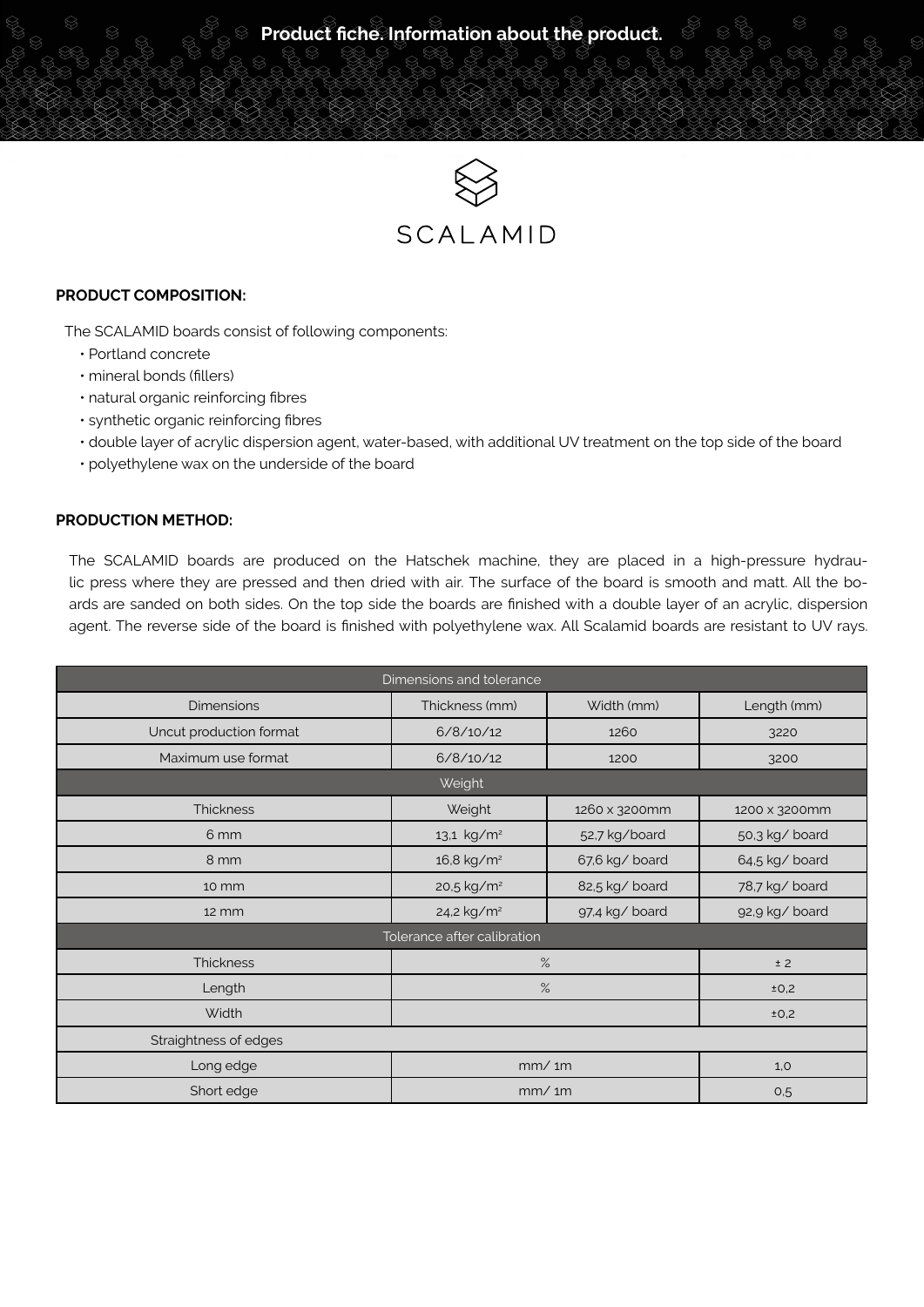# KARTA TECHNICZNA PRODUKTU

# **COLOURS:**

The natural grey SCALAMID board is fully covered with polymer paint containing nanocomponents, selected from standard colours and over 2000 NCSRc and RAL colours. As a result the boards have a smooth surface that is resistant to moss, dirt and impacts. The use of inorganic polymeric paints allows to obtain resistance to UV radiation.

The colours shown in the table may slightly differ from the actual colours. It is recommended that the final selection of colours of the boards is based on the samples of the boards. It is possible to order special colours. Because small colour differences may occur, we recommend to submit one order for the whole facility.

It is recommended to perform the visual inspection of the product in daylight, without the use of optical instruments, at a minimum distance of 1 meter from the surface of the boards. Minor changes on the surface of the boards that do not affect the technical parameters of the board and the color durability are acceptable.

The colour tolerance is measured according to the CIELAB model. The colour deviations are as follows:

# $ΔL<sup>*</sup> = 12,00, Δa<sup>*</sup> = 11,00, Δb<sup>*</sup> = 11,00$

The colour deviation may differ depending on the angle of light incidence and the angle of view.

Colour durability table according to PN-EN ISO 4892-2:2013

| :olour                   | Gray scale discoloration according to PN-EN 20105-A2:1996 |  |
|--------------------------|-----------------------------------------------------------|--|
| Monocolor, digital print |                                                           |  |

### **TECHNICAL PROPERTIES:**

Average values in accordance with a harmonised standard: PN-EN 12467 Flat fibre cement sheets. Product specification and test methods. Tests according to the Factory Production Control.

| Technical properties   |                |                    |                               |  |  |
|------------------------|----------------|--------------------|-------------------------------|--|--|
| Dry state density      | Stan suchy     | PN-EN 12467        | $\geq$ 1,75 g/cm <sup>3</sup> |  |  |
| Bending resistance     |                | PN-EN 12467        | 30,0 N/mm <sup>2</sup>        |  |  |
|                        | $\prime\prime$ | <b>PN-EN 12467</b> | 22,0 $N/mm^2$                 |  |  |
| Modulus of elasticity  |                | PN-EN 12467        | 12 000 N/mm <sup>2</sup>      |  |  |
| Stretching at humidity | $30 - 95%$     |                    | $1.0$ mm/m                    |  |  |
| Porosity               | $0 - 100%$     |                    | >18%                          |  |  |

| Classification  |             |             |  |
|-----------------|-------------|-------------|--|
| Durability      | PN-EN 12467 | Kategoria A |  |
| Strength        | PN-EN 12467 | Klasa 5     |  |
| Fire resistance | PN-EN 12467 | A1          |  |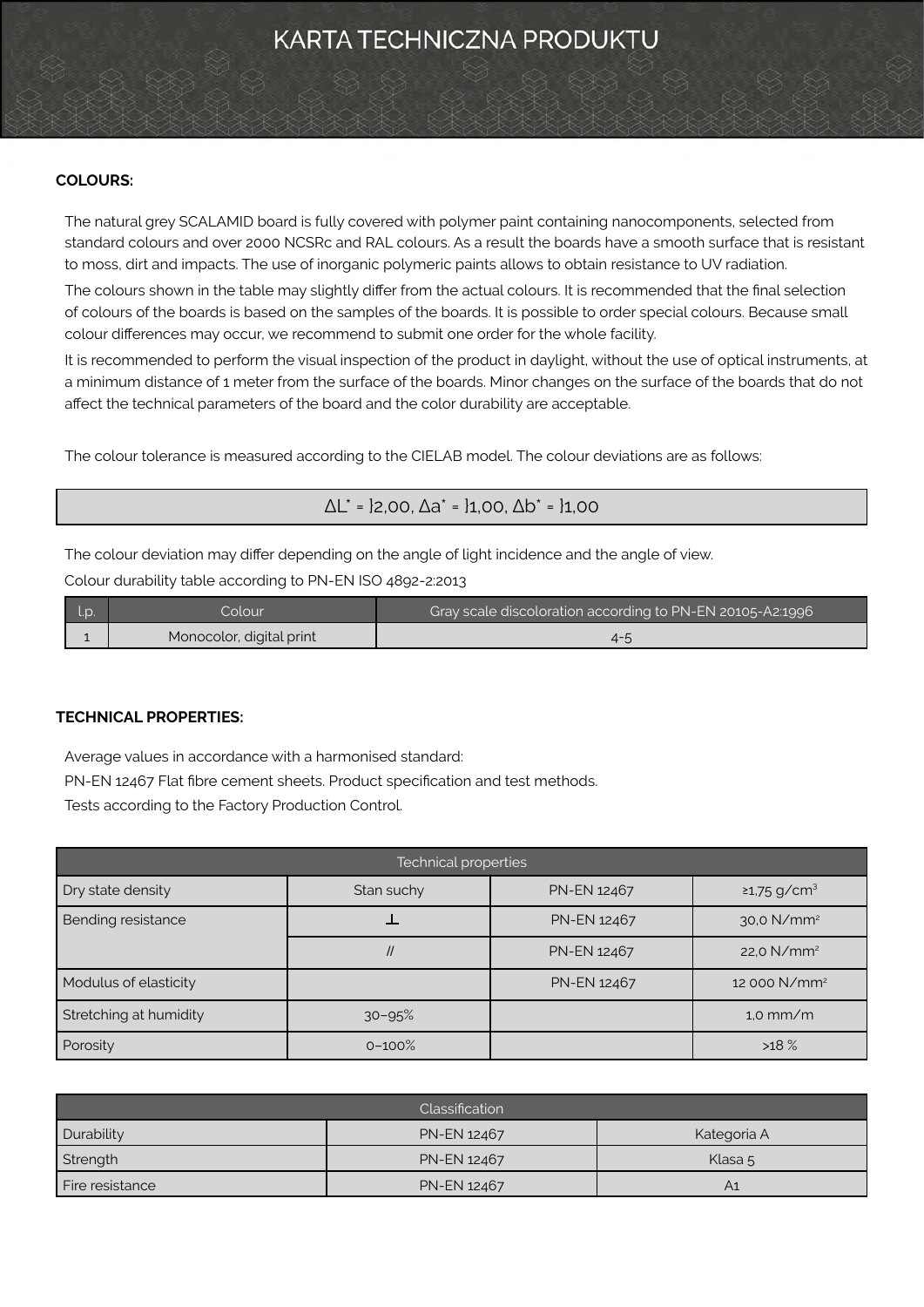# KARTA TECHNICZNA PRODUKTU

| Type of test                      |             |                |  |  |
|-----------------------------------|-------------|----------------|--|--|
| Water impermeability              | PN-EN 12467 | OK             |  |  |
| Resistance to warm water          | PN-EN 12467 | OK             |  |  |
| Resistance to soak - dry          | PN-EN 12467 | OK             |  |  |
| Resistance to freeze - thaw       | PN-EN 12467 | OK             |  |  |
| Temperature expansion coefficient | α           | $<$ 0.01 mm/mK |  |  |
| Heat conduction coefficient       | Λ           | 0.6 W/mK       |  |  |

# **ADVANTAGES:**

If you follow the instructions for the use and installation of SCALAMID boards, they have the following properties:

- fire safety (non-flammable material, no danger of ignition or spread of fire)
- acoustic isolation
- resistant to extreme temperatures
- water tightness
- resistant to many living organisms (fungi, bacteria, insects, pests, etc.)
- resistant to many chemicals
- environmentally friendly, no harmful gas emissions
- possibility of wall finishing without the use of ceramic lining
- easy to process (easy to cut, low weight, easy screwing of screws without damaging the edges)
- printing with any pattern and colour chosen by the customer
- the product does not contain asbestos

# **USE:**

Facade, wall: external and internal wall lining, balcony panels, balustrade fillings, soffits, garden spans, Floor: floor panels, large-format floor tiles.

# **APPLICATION DATA:**

Both sawing and drilling must take place in a dry environment. For decorative applications, filings and shavings must be removed immediately from the board with a soft microfibre cloth because if unremoved, they can leave permanent stains. During mechanical processing of the boards, a suitable dust-absorbing device should be used. If dust emission is limited, the use of a dust mask is recommended (according to EN 149).

### Cutting / sawing:

When cutting / sawing, the board must be supported in such a way that it does not hang up. The board must be supported stable and not vibrate. The board has to be free from stress and vibration to ensure good cutting quality. Cutting in a wrong way may lead to the board delaminating on the edge.